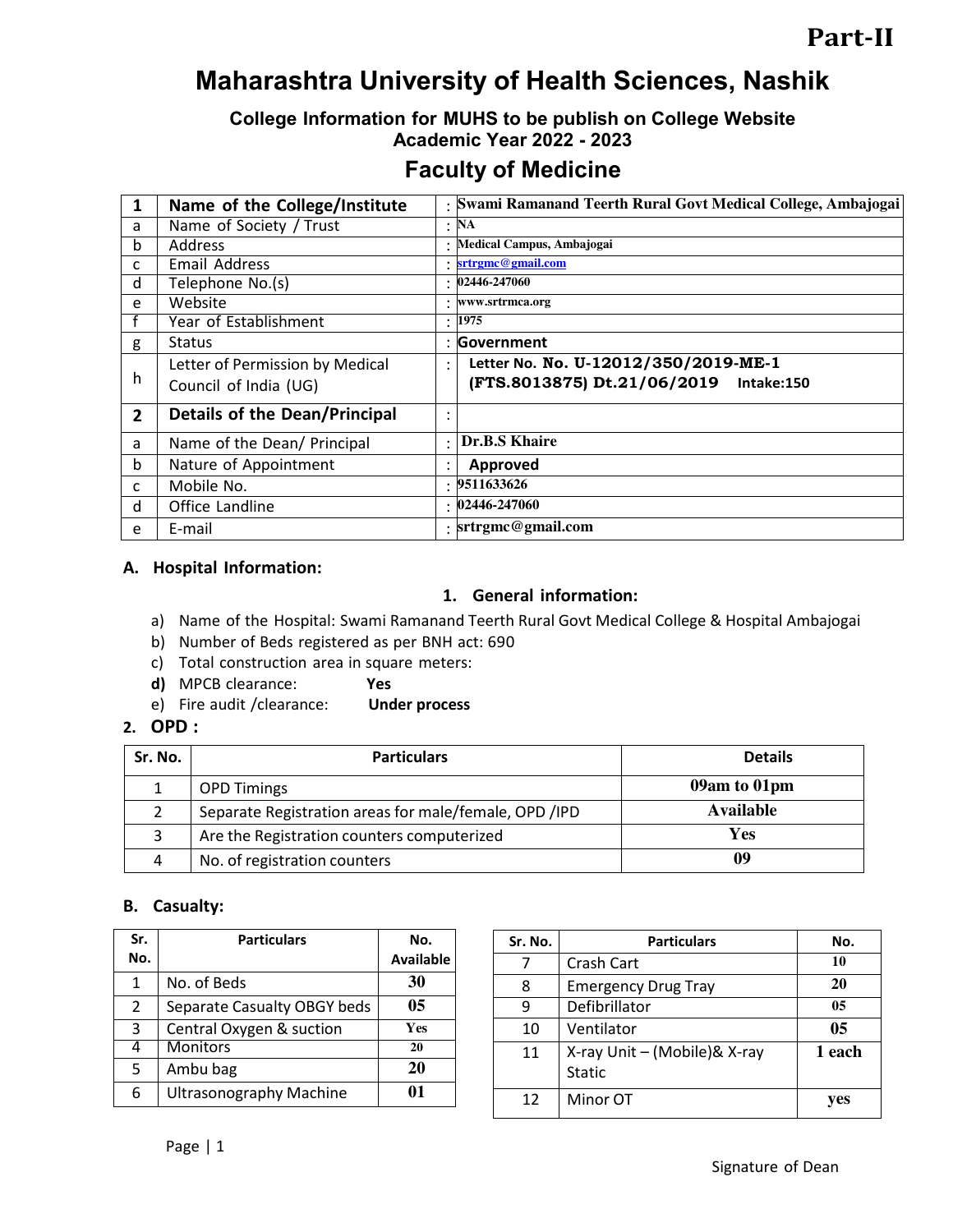| Sr.<br>No    | Particulars                                          | <b>Details</b> |
|--------------|------------------------------------------------------|----------------|
| $\mathbf{1}$ |                                                      |                |
|              | <b>General Medicine</b><br>Number of OPD examination | 06             |
|              | rooms                                                |                |
|              | Separate injection rooms for<br>male and female      | <b>YES</b>     |
|              | <b>ECG rooms</b>                                     | <b>YES</b>     |
| 2            | <b>General Surgery</b>                               |                |
|              | Number of OPD examination<br>rooms                   | 07             |
|              | Separate dressing rooms for<br>male and female       | <b>YES</b>     |
|              | Minor OT                                             | <b>YES</b>     |
| 3            | <b>Orthopedics</b>                                   |                |
|              | Number of OPD examination<br>rooms                   | 02             |
|              | Separate dressing rooms for<br>male and female       | 01             |
|              | Minor OT                                             | 01             |
|              | Plaster room                                         | 01             |
|              | Plaster cutting room                                 | 01             |
| 4            | Ophthalmology                                        |                |
|              | Number of OPD examination<br>rooms                   | 02             |
|              | Separate dressing rooms for<br>male and female       | <b>YES</b>     |
|              | Minor OT                                             | <b>YES</b>     |
|              | <b>Refraction Room</b>                               | <b>YES</b>     |

# **1. Department wise Facilities available in OPD:**

| Sr | Particulars                        | <b>Details</b> |
|----|------------------------------------|----------------|
| 5  | <b>ENT (Otorhinolaryngology)</b>   |                |
|    | Number of OPD examination          | 05 room        |
|    | rooms                              | 09 Station     |
|    | Audiometry                         | <b>YES</b>     |
|    | Minor OT                           | <b>YES</b>     |
| 6  | <b>Obstetrics and Gynecology</b>   |                |
|    | Number of OPD examination          | <b>YES</b>     |
|    | rooms                              |                |
|    | Minor OT                           | <b>YES</b>     |
|    | Separate USG room with             | <b>YES</b>     |
|    | functional USG machine             |                |
| 7  | <b>Pediatrics</b>                  |                |
|    | Number of OPD examination<br>rooms | 03             |
| 8  | <b>Respiratory Medicine</b>        |                |
|    | Number of OPD examination          | 01             |
|    | rooms                              |                |
| 9  | <b>Psychiatry</b>                  |                |
|    | Number of OPD examination          | 02             |
|    | rooms                              |                |
| 10 | DVL (Skin)                         |                |
|    | Number of OPD examination          | 02             |
|    | rooms                              |                |

### **2. Central Clinical Laboratory: Total Area 600 sq.mt**

| Sr. | Particulars               | Available          |
|-----|---------------------------|--------------------|
| 1   | Hematology                | 200 <sub>sqm</sub> |
| 2   | Histopathology            | $30 \text{ sqm}$   |
| 3   | Cytopathology             | 30 sqm             |
| 4   | <b>Clinical Pathology</b> | $200$ sqm          |
| 5   | Serology                  | YES                |

| Sr.No | Particulars  | Available     |
|-------|--------------|---------------|
| 6     | Bacteriology | YES           |
|       | Virology     | YES           |
| 8     | Parasitology | YES           |
| q     | Biochemistry | YES/350 $M^2$ |
| 10    | Any other    |               |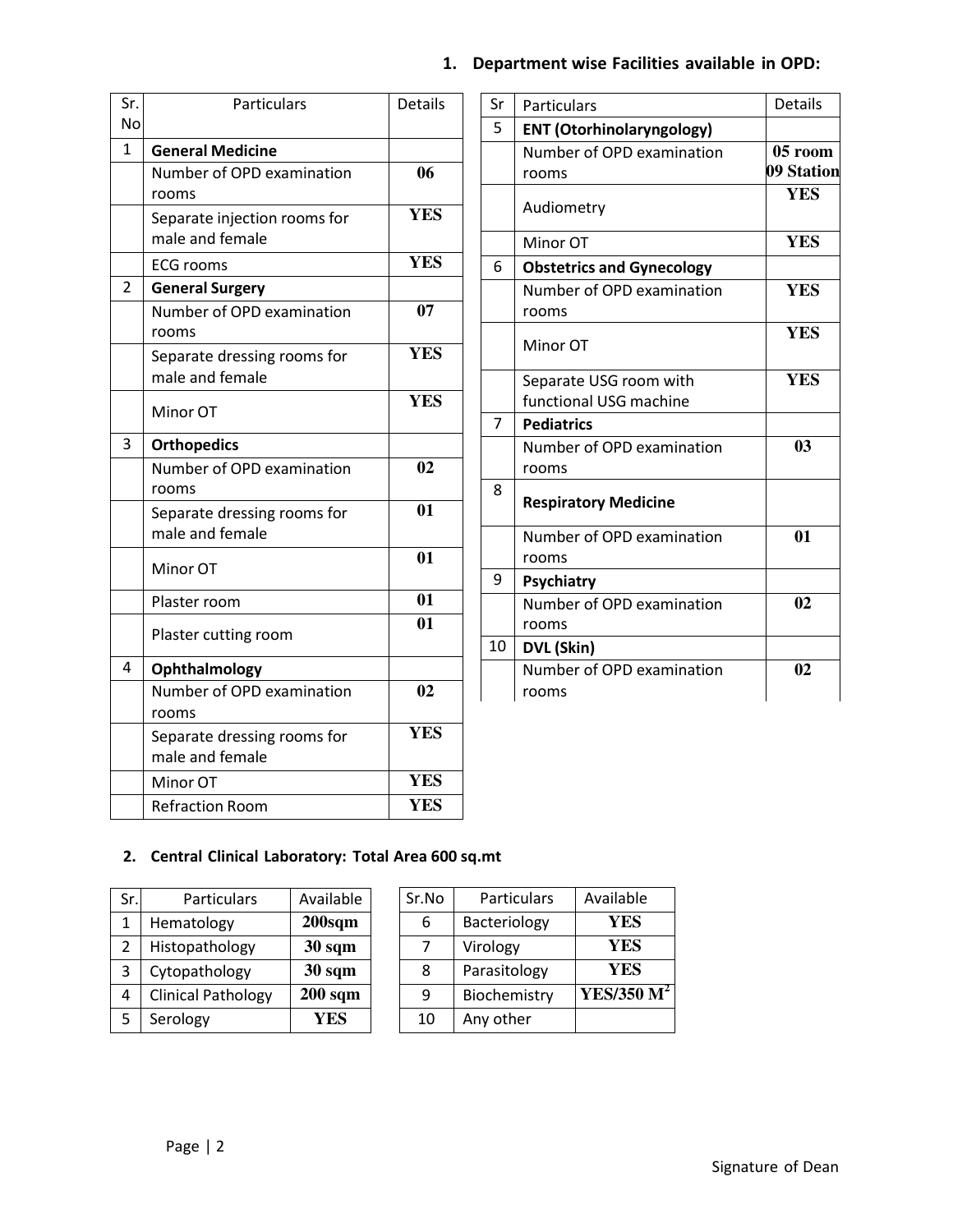## **3. Radio-diagnosis (if any of the facility is outsourced, please mention it specifically)**

| Sr | <b>Particulars</b> | No. Available         |
|----|--------------------|-----------------------|
| 1  | X-ray<br>machines  | 60mA:                 |
|    |                    | 100mA:03              |
|    |                    | 300mA:01              |
|    |                    | 600mA/500mA:5         |
|    |                    | 800mA:01              |
|    |                    | Any other:0           |
|    |                    | <b>IITV facility:</b> |

| Sr             | Particulars                                                                                                                                                     | Nο.          |
|----------------|-----------------------------------------------------------------------------------------------------------------------------------------------------------------|--------------|
| $\overline{2}$ | No of USG machines (exclusively in<br>radiodiagnosis department. USG Machines<br>in OT, ObGy OPD, Casualty, Cardiology<br>department etc should not be counted) | 06           |
| 3              | CT (minimum 16 slice is to be considered)                                                                                                                       | $\mathbf{0}$ |
| 4              | <b>MRI</b>                                                                                                                                                      | 01           |
| 5              | Mammography                                                                                                                                                     |              |
| 6              | Any other facility                                                                                                                                              |              |

#### **4. List of Instruments in CCL: List attached**

#### **5. Operation theatres:**

| Dept.                     | No of<br>OT <sub>S</sub> | Central Oxy<br>/ Nitrous<br>Oxide Y/N | Anesthesia<br>Machine<br>Y/N | Multipara<br>Monitor with<br>Capnograph<br>Y/N | Defibrillators<br>Y/N | Infusion<br>Pumps Y/N |
|---------------------------|--------------------------|---------------------------------------|------------------------------|------------------------------------------------|-----------------------|-----------------------|
| Gen                       | 04                       | Y                                     | Y                            | Y                                              | Y                     | Y                     |
| <b>ENT</b>                | 01                       | Y                                     | $\mathbf Y$                  | Y                                              | Y                     | Y                     |
| Ophthal.                  | 01                       | Y                                     | Y                            | Y                                              | Y                     | Y                     |
| Ortho                     | 01                       | Y                                     | Y                            | Y                                              | Y                     | Y                     |
| Obst.<br>&                | 01                       | Y                                     | ${\bf Y}$                    | Y                                              | Y                     | ${\bf Y}$             |
| Emergency                 | 01                       | Y                                     | Y                            | Y                                              | Y                     | Y                     |
| Septic                    | 01                       | Y                                     | Y                            | Y                                              | Y                     | Y                     |
| Any other                 | Covid<br><b>OT-01</b>    | Y                                     | Y                            | Y                                              | Y                     | Y                     |
| Total no of<br><b>OTs</b> | 13                       | Y                                     | Y                            | Y                                              | Y                     | Y                     |

#### **6. Intensive Care Units :**

| Sr.<br><b>No</b> | <b>Type</b> | No. of<br><b>Beds</b> |
|------------------|-------------|-----------------------|
|                  | <b>ICCU</b> | 10                    |
| 2                | ICU         | 10                    |
| ર                | SICU        | 10                    |

| Sr.<br><b>No</b> | <b>Type</b> | No. of<br><b>Beds</b> |
|------------------|-------------|-----------------------|
| 4                | NICU        | 20                    |
| 5                | PICU        | 10                    |
| 6                | Any other   |                       |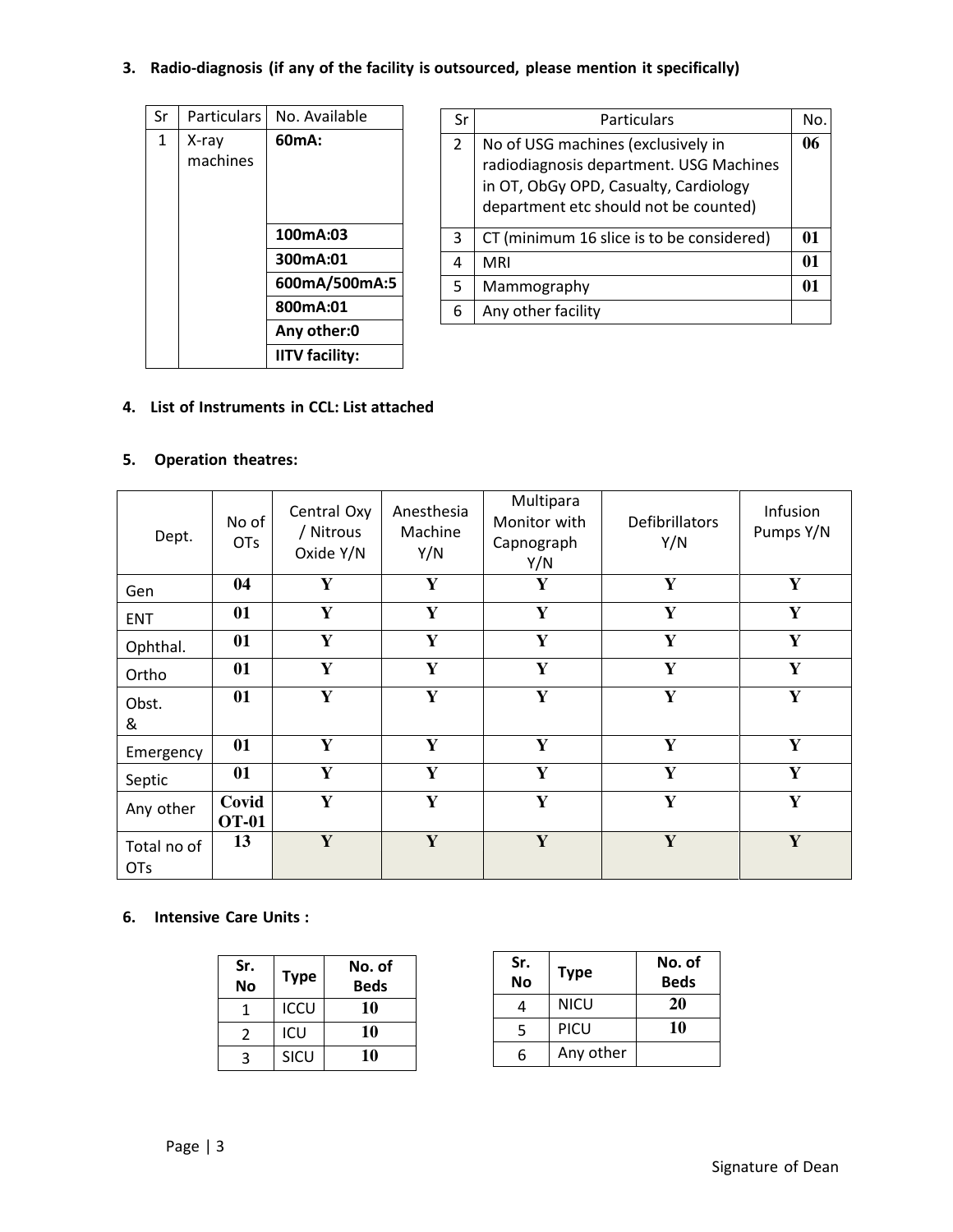#### **7. Labour Room:**

| <b>Rooms</b>                                                                                                                                                                           | <b>Details</b> |
|----------------------------------------------------------------------------------------------------------------------------------------------------------------------------------------|----------------|
| No of labour rooms available for clean cases                                                                                                                                           | 4              |
| Separate labour room for Septic Cases                                                                                                                                                  |                |
| Eclampsia room                                                                                                                                                                         |                |
| Average Number of daily deliveries including LSCS (Verify with local authorities<br>registration, and checking of past Indoor case papers for all deliveries in any<br>random day etc) | 60             |

#### **8. Blood Bank:**

- A) License valid up to 06/11/2023 Copy attached
- b) Blood Separation Facility **Available**
- c) Average No of units dispensed per day: **20**
- d) No. of units available on the day of Assessment: ...................................

#### **9. CSSD:**

| <b>Particulars</b>                         | <b>Details</b>   |
|--------------------------------------------|------------------|
| No. of Vertical and Horizontal autoclaves  | 06               |
| <b>ETO</b>                                 | 01               |
| Any other instrument                       | 01               |
| Separate septic an aseptic area            | <b>AVAILABLE</b> |
| Separate receiving and distributing points | <b>AVAILABLE</b> |

#### **10. Indoor Patient Department:**

| <b>Department</b>   | <b>Beds</b><br>and<br><b>Units</b><br>Required<br>(Including UG<br>and PG) | <b>Beds and</b><br><b>Units</b><br><b>Available</b> | <b>Nursing</b><br><b>Station</b><br>Y/N | Exam/Treat<br>Room<br>Y/N | <b>Store</b><br><b>Room</b><br>Y/N | <b>Duty</b><br>Room<br>Y/N | Demo Room (25<br>Capacity) Y/N |
|---------------------|----------------------------------------------------------------------------|-----------------------------------------------------|-----------------------------------------|---------------------------|------------------------------------|----------------------------|--------------------------------|
| Gen. Medicine       | 150/5                                                                      | 150/5                                               | Y                                       | Y                         | Y                                  | Y                          | $\mathbf y$                    |
| Pediatrics          | 90/3                                                                       | 90/3                                                | Y                                       | Y                         | Y                                  | Y                          | Y                              |
| RespiratoryMedicine | 20/1                                                                       | 20/1                                                | Y                                       | $\mathbf{Y}$              | Y                                  | Y                          | Y                              |
| Psychiatry          | 15/1                                                                       | 15/1                                                | $\mathbf Y$                             | Y                         | Y                                  | Y                          | Y                              |
| Dermatology         | 15/1                                                                       | 15/1                                                | Y                                       | Y                         | Y                                  | $\mathbf Y$                | Y                              |
| Gen. Surgery        | 150/05                                                                     | 150/05                                              | Y                                       | Y                         | Y                                  | Y                          |                                |
| Orthopedics         | 90/3                                                                       | 90/3                                                | Y                                       | Y                         | Y                                  | Y                          | $\mathbf Y$                    |
| Ophthalmology       | 30/1                                                                       | 30/1                                                | $\mathbf Y$                             | Y                         | Y                                  | Y                          | Y                              |
| <b>ENT</b>          | 30/1                                                                       | 40/1                                                | Y                                       | Y                         | Y                                  | Y                          | Y                              |
| OB & GYN            | 90/3                                                                       | 90/3                                                | Y                                       | Y                         | Y                                  | $\mathbf Y$                | $\mathbf Y$                    |
| Total               | 680/24                                                                     | 690/24                                              |                                         |                           |                                    |                            |                                |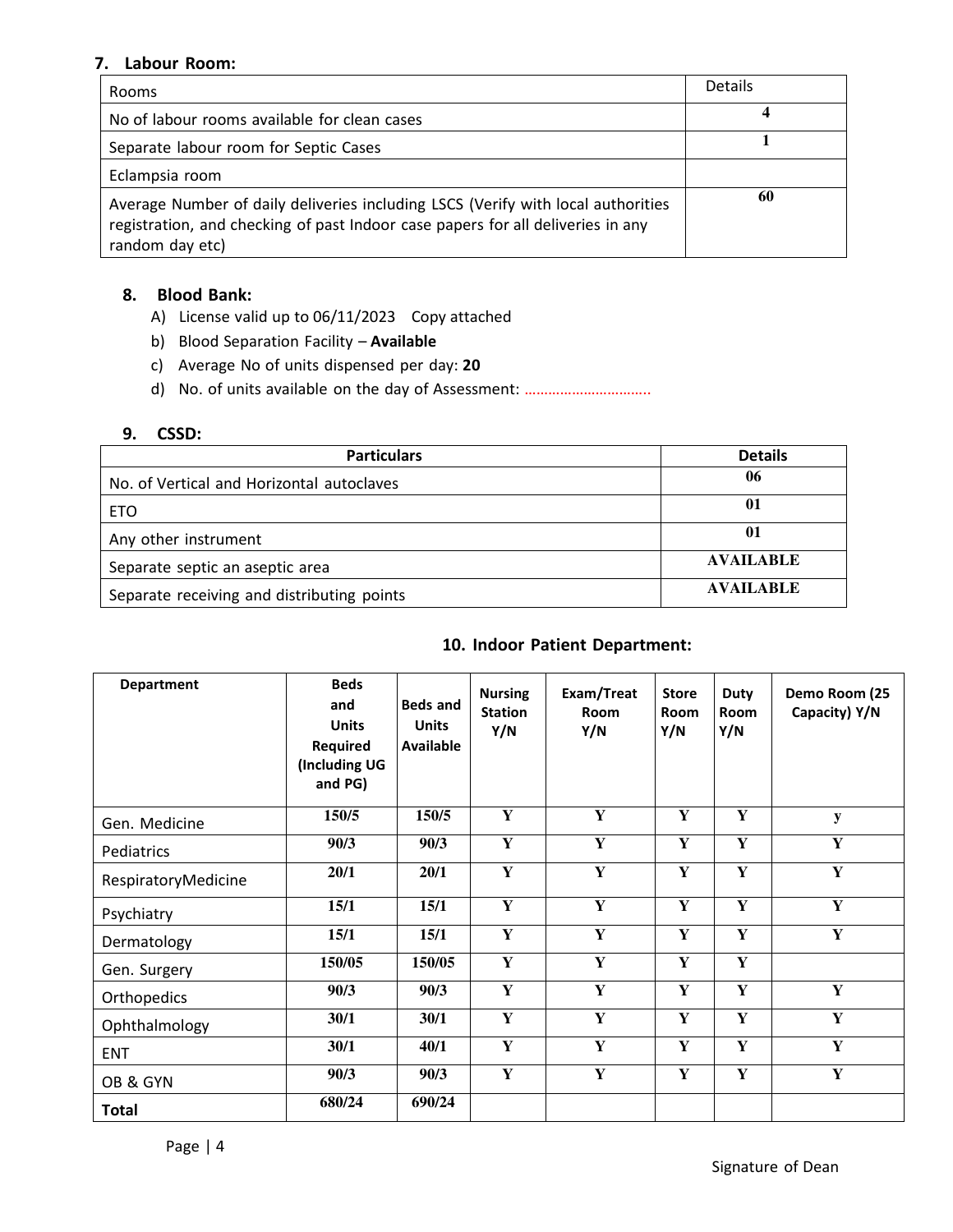### **11. Clinical Material:**

(For verifying indoor occupancy, one random date within last three months is to be selected and ALL indoor case papers of new admissions on that date should be verified in MRD)

| Particulars                         | <b>Average Daily</b><br>(last month) |
|-------------------------------------|--------------------------------------|
| O.P.D. attendance                   | 1541                                 |
| Casualty attendance                 | 272                                  |
| No. of new admissions               | 167                                  |
| No. of discharges                   | 100                                  |
| Bed occupancy%                      | 100                                  |
| <b>Operative Work</b>               |                                      |
| No. of major surgical<br>operations | 25                                   |
| No. of minor surgical<br>operations | 100                                  |
| No. of normal deliveries            | 25                                   |
| No. of caesarian sections           | 9                                    |

| Particulars                        | <b>Average Daily</b><br>(last month) |                |
|------------------------------------|--------------------------------------|----------------|
| Radiodiagnosis Investigations      | O.P.D                                | I.P.D          |
| (No. of patients)                  |                                      |                |
| X-ray                              | 120                                  | 27             |
| Special investigations             | 0                                    | 0              |
| Ultrasonography                    | 64                                   | 17             |
| C.T. Scan                          | 24                                   | 6              |
| <b>MRI</b>                         | $\theta$                             | 0              |
| Mammography                        | $\overline{0}$                       | $\overline{0}$ |
| Laboratory Investigations - No. of |                                      |                |
| Patients                           | O.P.D                                | I.P.D          |
| Hematology                         | 300                                  | 200            |
| Histopathology                     | 05                                   | 15             |
| Cytopathology                      | 10                                   | $\overline{2}$ |
| <b>Clinical Pathology</b>          | 50                                   | 15             |
| Serology                           | 110                                  | 30             |
| Bacteriology                       | 100                                  | 40             |
| Virology                           | 90                                   | 45             |
| Parasitology                       | 100                                  | 35             |
| Biochemistry                       | 445                                  | 568            |
| Any other                          |                                      |                |

Page | 5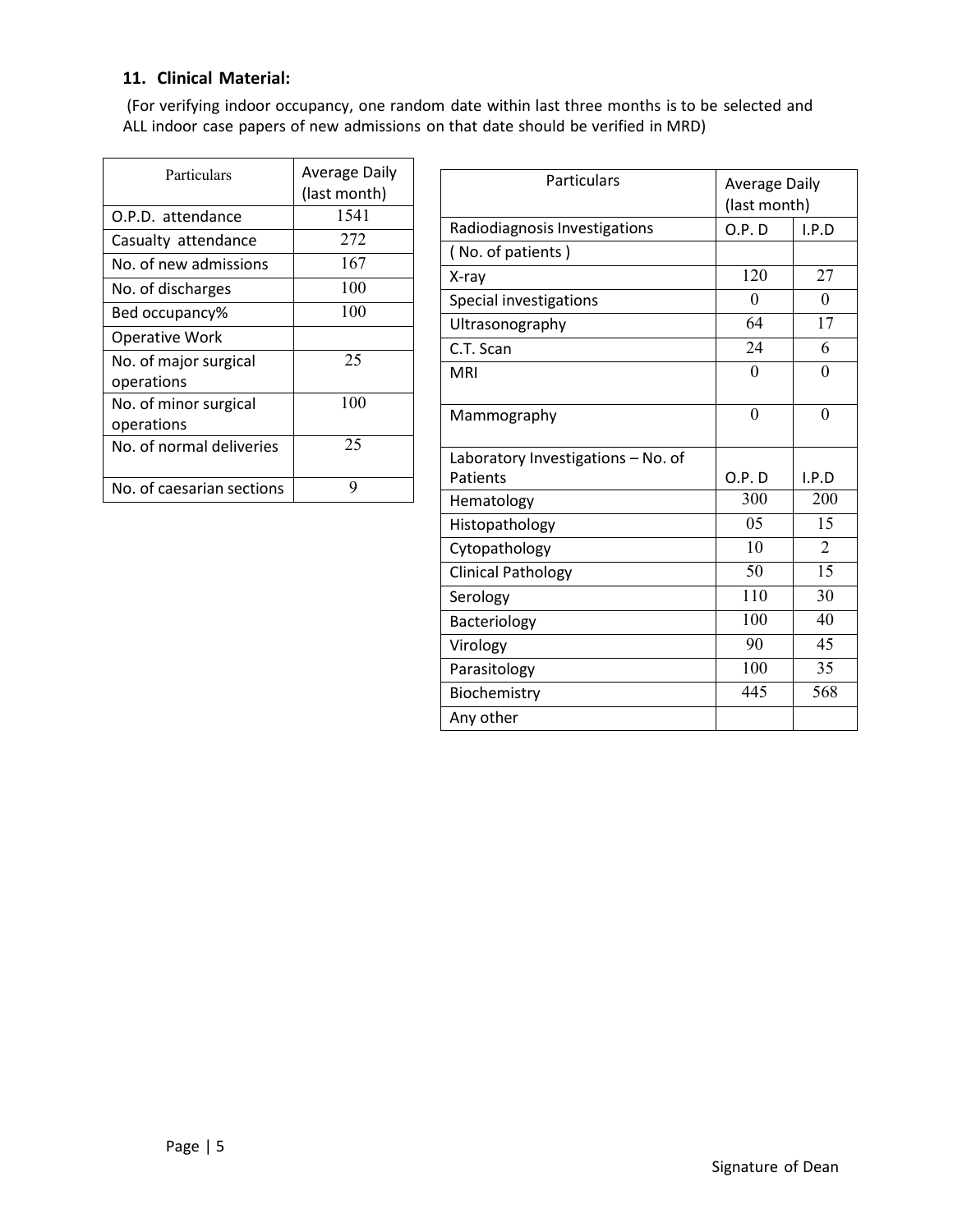# **12. Other infrastructural facility in Hospital:**

| Sr. No. | <b>Particulars</b>                          | <b>Available</b> |
|---------|---------------------------------------------|------------------|
| 1       | Pharmacy                                    | Available        |
| 2       | Central Workshop                            | Available        |
| 3       | <b>Central Research Lab</b>                 | Available        |
| 4       | Canteen / Mess                              | Available        |
| 5       | Central Incineration Plant / Hospital Waste | Outsourced       |
| 6       | Kitchen                                     | Available        |
| 7       | Intercom Network                            | Available        |
| 8       | Computerized MRD ICD X indexing             | Available        |
| 9       | Central Laundry                             | Available        |
| 10      | Ambulance: Owned/Hired                      | Owned            |

#### **C. College information**

## **1. Central Library:**

| Sr.No.         | <b>Particulars</b>                                                  | Available      |
|----------------|---------------------------------------------------------------------|----------------|
| No.            |                                                                     |                |
| 1              | Area                                                                | 2400 Sq Meter  |
| $\overline{2}$ | Air-conditioned                                                     | YES            |
| 3              | Reading rooms for students (No. of rooms with seating capacity in   | YES            |
|                | each) UG 03 (350 Capacity) PG -01 (40 Capacity)                     |                |
| 4              | Staff reading room                                                  | YES            |
| 5              | Space for stocking and display of books and journals                | YES            |
| 6              | Rooms for librarian and other Staff;                                | YES            |
|                | Journal Room                                                        | <b>YES</b>     |
| 8              | Number of computers with internet facility 25                       | YES            |
| 9              | Total No. of books:                                                 | 16737          |
| 10             | Number of Journals: (Titles only) (Multiple volumes / issues of one | YES            |
|                | title should be counted as ONE) Indian-67, Foreign-33               |                |
| 11             | Number of books added in last year:                                 | N <sub>O</sub> |
| 12             | Number of Journals titles added in last year:                       | N <sub>O</sub> |

### **2. Lecture theatres:**

a) Number of lecture theatres required at this stage of renewal:<br>College building:  $\underline{4}$ , Hospital building: 1 College building: **4**, Hospital building: **1**

| Sr.<br>No. | <b>Details of lecture theaters</b>                  | Area Available      | AV<br><b>Aids</b> | Gallery<br>type<br>(Yes/No) | Whether<br>enabled for<br>e-learning | <b>Whether digitally</b><br>linked with all<br>teaching areas |
|------------|-----------------------------------------------------|---------------------|-------------------|-----------------------------|--------------------------------------|---------------------------------------------------------------|
| 1          | Lecture theatre -1                                  | <b>3000 SQ FEET</b> | Yes               | Yes                         | <b>Yes</b>                           | <b>Yes</b>                                                    |
| 2          | Lecture theatre -2                                  | <b>3000 SQ FEET</b> | <b>Yes</b>        | Yes                         | Yes                                  | <b>Yes</b>                                                    |
| 3          | Lecture theatre -3                                  | <b>3000 SQ FEET</b> | Yes               | Yes                         | Yes                                  | <b>Yes</b>                                                    |
| 4          | Lecture theatre -4                                  | <b>3000 SQ FEET</b> | <b>Yes</b>        | Yes                         | Yes                                  | <b>Yes</b>                                                    |
| 5          | Hospital building lecture<br>theatre(if applicable) | <b>3000 SQ FEET</b> | <b>Yes</b>        | N <sub>0</sub>              | N <sub>0</sub>                       | No.                                                           |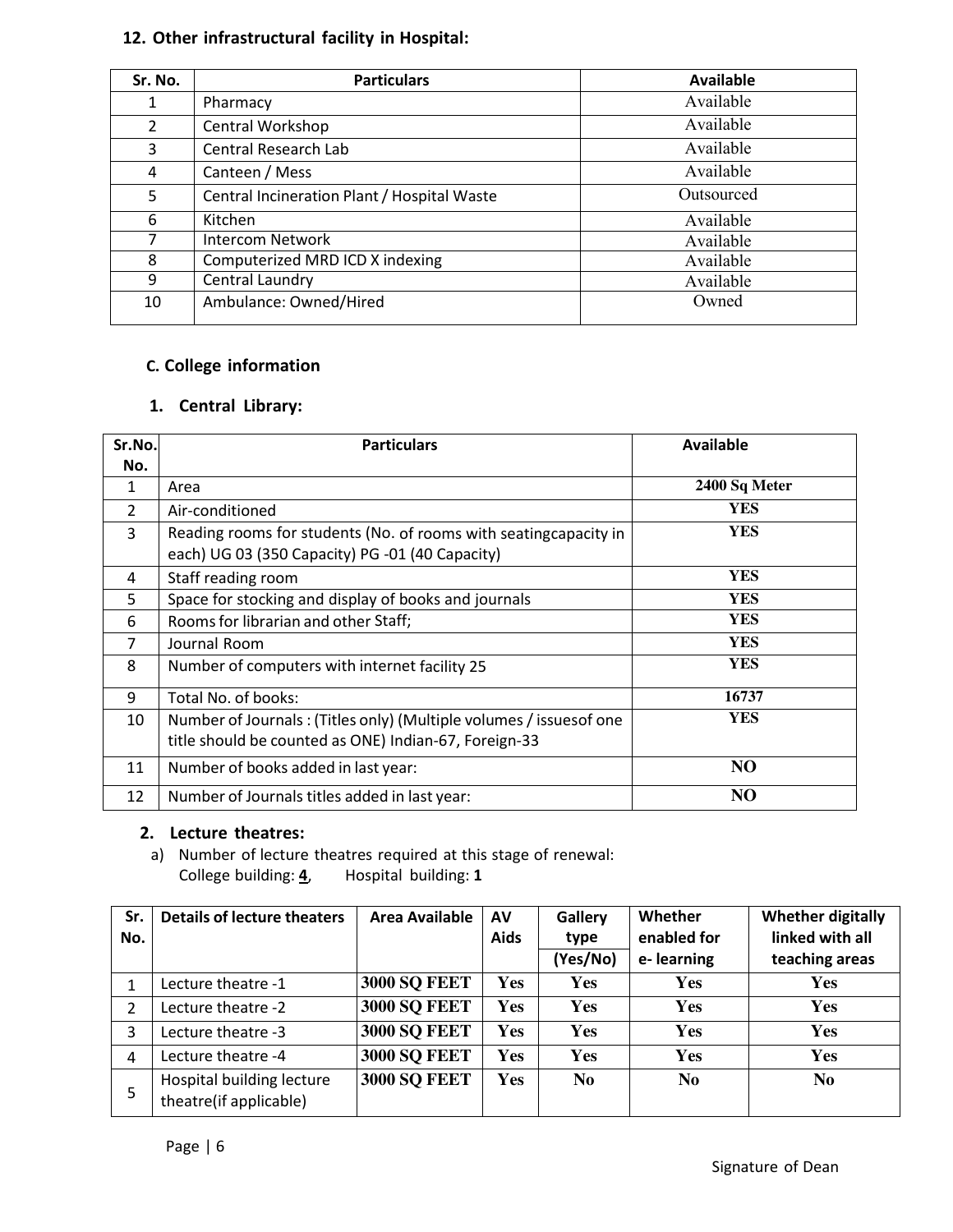#### **3. Teaching Rooms (Small Group):**

| Sr.No. | <b>Particulars</b>      | <b>Number Available</b> |
|--------|-------------------------|-------------------------|
|        | Capacity of 50 students |                         |
|        | Capacity of 25 students |                         |

# **4. Student Practical Laboratory:**

| Sr.<br><b>No</b> | Laboratory                                        | Available          |
|------------------|---------------------------------------------------|--------------------|
| 1                | Histology                                         | <b>Yes</b>         |
| $\overline{2}$   | <b>Clinical Physiology</b>                        | <b>YES</b>         |
| 3                | Biochemistry                                      | Available/250 $m2$ |
| 4                | Histopathology & cytopathology                    | YES                |
| 5                | Clinical pathology & Hematology                   | YES                |
| 6                | Microbiology                                      | YES                |
| 7                | <b>Clinical Pharmacology</b>                      | Available          |
| 8                | Computer Assisted Learning (CAL) in Pharmacology. | Available          |

#### **5. Museum:**

| Sr.<br>No.     | <b>Department</b>         | Area               | Audio-visual<br>aids | <b>Internet facility digitally</b><br>linked to all other<br>teaching areas |
|----------------|---------------------------|--------------------|----------------------|-----------------------------------------------------------------------------|
|                | Anesthesialogy            | $24*24$ sq ft      | Available            | <b>Available</b>                                                            |
|                | Microbiology              | $65$ sq M          | <b>Available</b>     | <b>Available</b>                                                            |
| 3 <sub>1</sub> | <b>Community Medicine</b> | $125.12$ sq m      | <b>Available</b>     | <b>Available</b>                                                            |
| 4              | Pharmacology              | 110 <sub>sqm</sub> | <b>Available</b>     | <b>Available</b>                                                            |

# **6. Skills Laboratory:**

a) Rooms /Space:

| Sr | Particulars                                                                                     | Number Available |
|----|-------------------------------------------------------------------------------------------------|------------------|
| 1  | Number of rooms available for<br>examination of patients or<br>standardized/ simulated patients | 2                |
| 2  | Room for demonstration of skills<br>to small groups                                             | 2                |
| 3  | Area for review or debriefing area                                                              |                  |
| 4  | Rooms for faculty coordinator and<br>support staff                                              | 6                |
| 5. | Adequate space for storage of<br>mannequins and/or other<br>equipment                           | 4                |
| 6  | stations for practicing skills                                                                  |                  |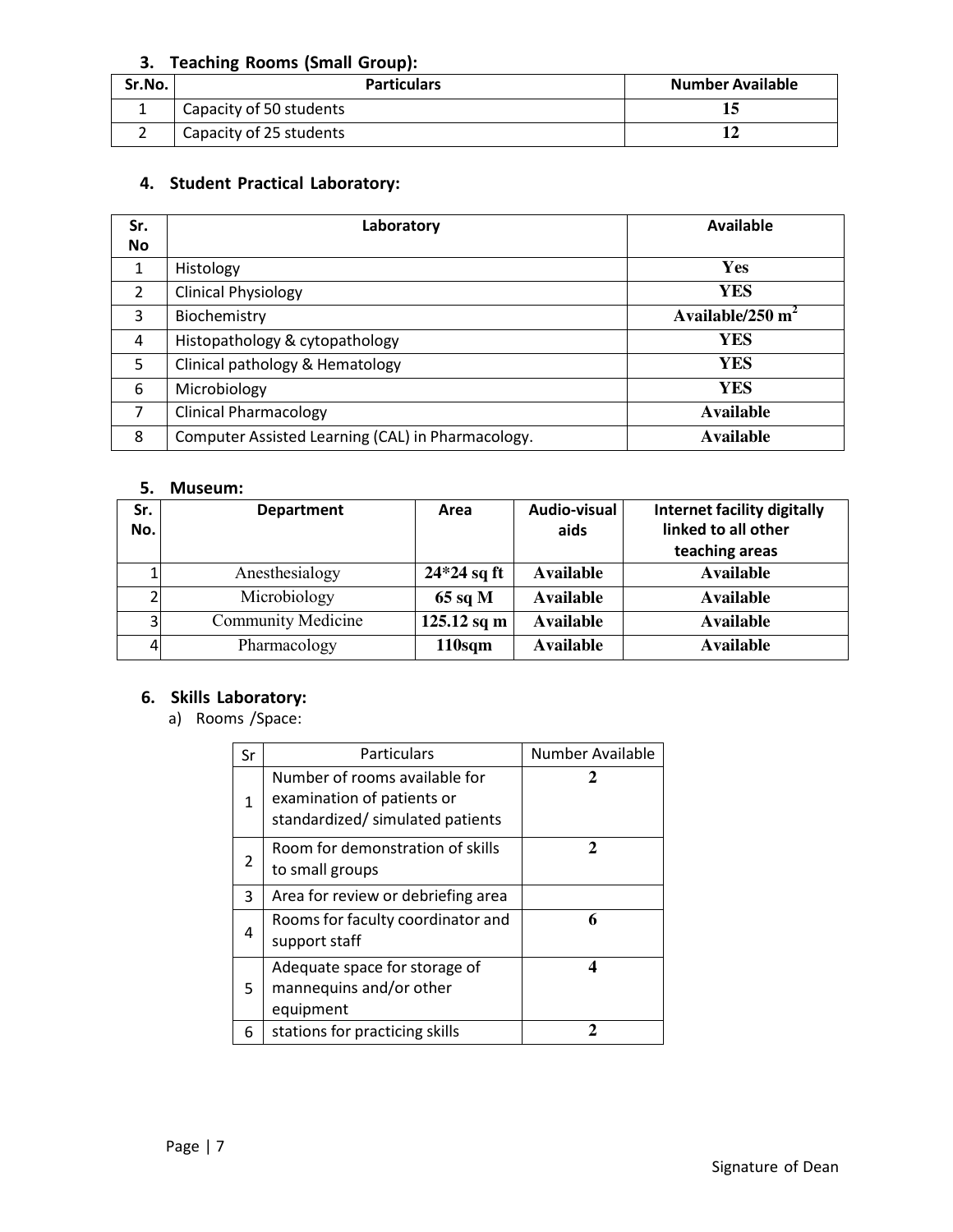- b) Facility for video recording and review of interaction (feedback): **yes**
- c) Teaching areas have internet facility with enabled for e-learning: **No**

#### **d)** AV Aids: **Yes(02)**

e) List of mannequins

| Sr             | Mannequin useful for                                     | Available (Yes / No) |
|----------------|----------------------------------------------------------|----------------------|
| 1              | First aid, Bandaging, splinting Basic Life Support (BLS) | <b>AVAILABLE</b>     |
| $\overline{2}$ | <b>CPR (Cardio Pulmonary Resuscitation)</b>              | <b>AVAILABLE</b>     |
| 3              | Various types of injections-Subcutaneous, Intra-         | <b>AVAILABLE</b>     |
|                | muscular, Intra-venous                                   |                      |
| 4              | Urine Catheter insertion                                 | N.A                  |
| 5              | Skin & Fascia suturing                                   | N.A                  |
| 6              | <b>Breast examination</b>                                | N.A                  |
| 7              | Gynecological examination including IUCD                 | N.A                  |
| 8              | Obstetrics mannequins including Obstetric examination,   | N.A                  |
|                | conduct and management of vaginal delivery.              |                      |
| 9              | <b>Neonatal &amp; Pediatric resuscitation</b>            | <b>AVAILABLE</b>     |
| 10             | Whole body mannequins                                    | <b>AVAILABLE</b>     |
| 11             | Trauma management                                        | AVAILABLE            |

## **7. Hostel Facility:**

| Sr. No         | <b>Hostel</b>                               | <b>Details</b>                         |
|----------------|---------------------------------------------|----------------------------------------|
| $\mathbf{1}$   | <b>UG student Boys</b>                      |                                        |
| a              | No. of Rooms with No. of                    | 83 rooms 03 students per               |
|                | occupants per Room                          | room                                   |
| $\mathbf b$    | <b>Total capacity</b>                       | 249                                    |
| $\mathsf{C}$   | Name of Warden / Rector                     | <b>Dr.S.S Dhapate</b>                  |
| $\overline{2}$ | <b>UG Student Girls</b>                     |                                        |
| a              | No. of Rooms with No. of occupants per Room | 100 rooms 03 students per<br>room      |
| $\mathbf b$    | Total capacity                              | 300                                    |
| $\mathsf{C}$   | Name of Warden / Rector                     | Dr. Sunita Handergulle                 |
| 3              | <b>Intern Hostel</b>                        |                                        |
| a              | No. of Rooms with No. of occupants per Room | 42/3                                   |
| b              | Total capacity                              | 126                                    |
| 4              | <b>Resident Hostel</b>                      |                                        |
| a              | No. of Rooms with No. of occupants per Room | 120 rooms with 01 resident<br>per room |
| b              | Total capacity                              | <b>120</b>                             |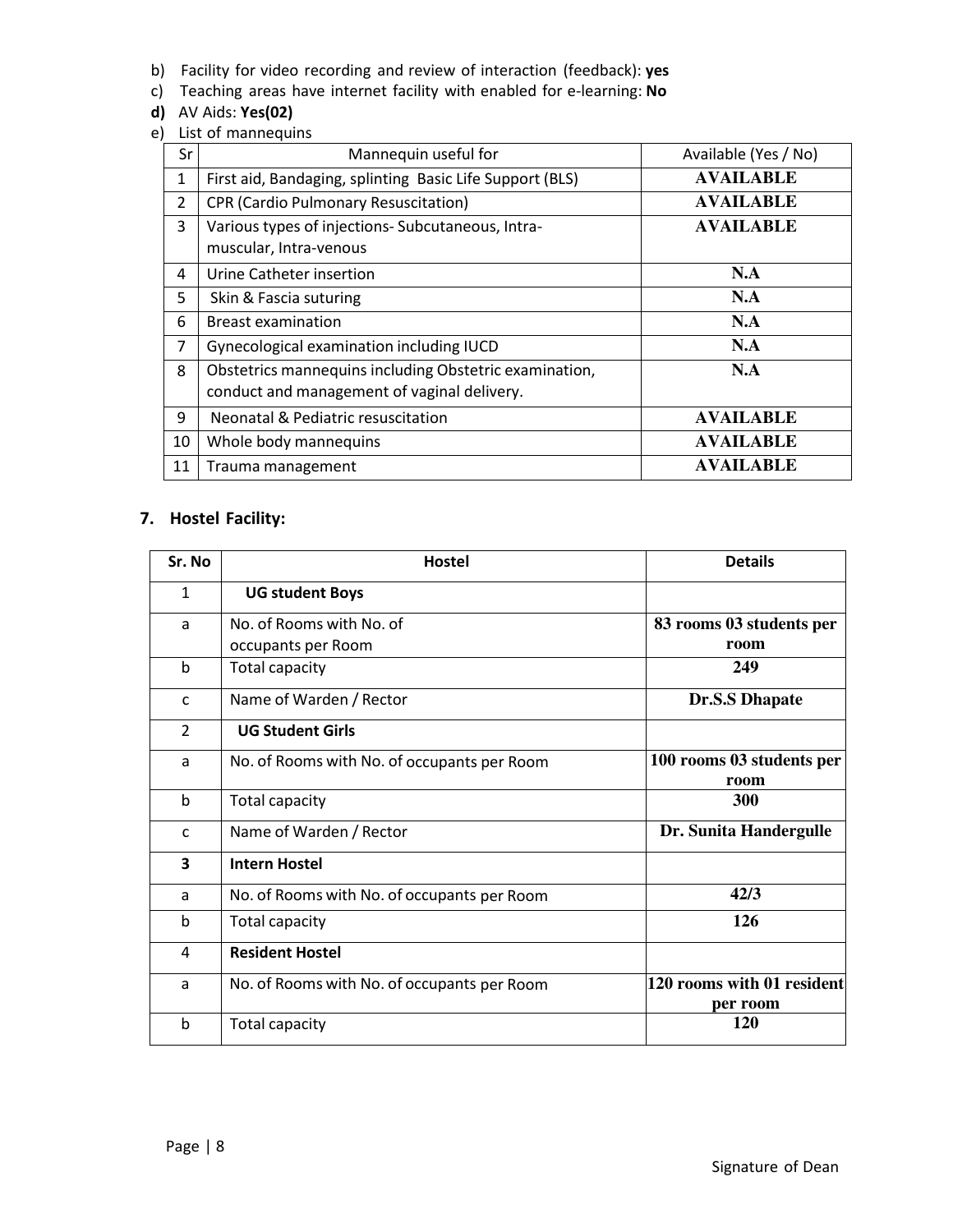### **8. Department wise Facilities:**

| Sr. No.        | <b>Department wise Particulars</b>                                         | <b>Available</b>               |
|----------------|----------------------------------------------------------------------------|--------------------------------|
| $\mathbf{1}$   | Anatomy                                                                    |                                |
|                | <b>Dissection hall</b>                                                     | <b>YES</b>                     |
|                | No of cadavers available                                                   |                                |
|                | Accommodation for staff                                                    | <b>YES</b>                     |
| $\overline{2}$ | Physiology                                                                 | <b>YES</b>                     |
|                | Accommodation for staff                                                    | <b>YES</b>                     |
| 3              | Biochemistry                                                               | <b>YES</b>                     |
|                | Accommodation for staff                                                    | <b>Available &amp;Adequate</b> |
| 4              | Pathology                                                                  | <b>YES</b>                     |
|                | Service<br>laboratory each<br>for<br>histopathology,<br>cytopathology,     | <b>YES</b>                     |
|                | Hematology and other specialized work of the Hospital                      |                                |
|                | Accommodation for staff                                                    | <b>YES</b>                     |
| 5              | Microbiology                                                               |                                |
|                | Service laboratory each for (a)                                            | <b>YES</b>                     |
|                | Bacteriology including anaerobic bacteria; (b) Serology; (c) Virology;     |                                |
|                | (d) Parasitology; (e) Mycology; (f) Tuberculosis; and (g)Immunology.       |                                |
|                | Media preparation and storage                                              | <b>YES</b>                     |
|                | BSL-2 virology lab                                                         | <b>YES</b>                     |
|                | (as per e-gazette No. MCI-34(41)/2020- Med./103234 notified on<br>3.6.2020 |                                |
|                | Accommodation for staff                                                    | <b>YES</b>                     |
| 6              | Pharmacology                                                               | <b>YES</b>                     |
|                | Animal holding area                                                        | Available 307sqm <sup>2</sup>  |
|                | Accommodation for staff                                                    | <b>Available</b>               |
| $\overline{7}$ | <b>FMT</b>                                                                 | <b>YES</b>                     |
|                | Postmortem/Autopsy Block (approx.400 sq. M. area) with facilities for      | <b>AVAILABLE</b>               |
|                | cold storage for cadavers, ante-rooms, washing facilities, with an         |                                |
|                | accommodation capacity of 20-25 students, waiting hall, office etc).       | <b>State Govt. Institute</b>   |
|                | MoU with Government/district hospital, if PM examination not<br>permitted  |                                |
|                | Accommodation for staff                                                    | <b>AVAILABLE</b>               |
| 8              | <b>Community Medicine</b>                                                  |                                |
| a              | Accommodation for staff                                                    | <b>AVAILABLE</b>               |
| $\mathsf b$    | <b>RHTC Name</b>                                                           | <b>RHTC KAIJ</b>               |
|                | Government / Private                                                       | <b>GOVERNMENT</b>              |
|                | Distance from college                                                      | 30 km                          |
|                | Mess and hostel facility at                                                | <b>YES</b>                     |
|                | <b>Transport facility</b>                                                  | <b>YES</b>                     |
| $\mathsf{C}$   | <b>UHTC Name</b>                                                           | <b>UHTC Chanai</b>             |
|                | Distance from college                                                      | 2 km                           |
|                |                                                                            |                                |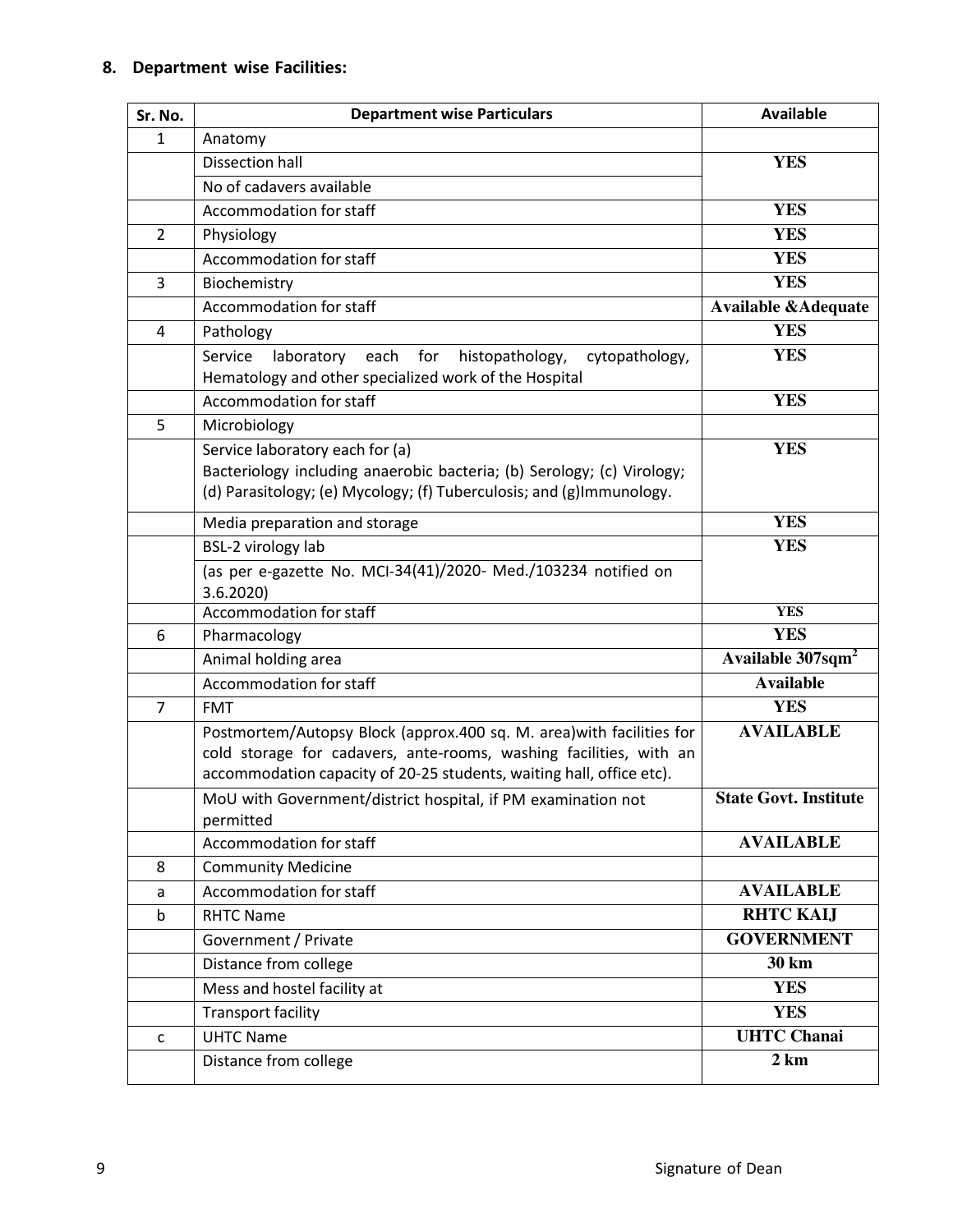# **9. Other Facilities:**

| Sr. No.        | <b>Particulars</b>                    | <b>Available</b> |
|----------------|---------------------------------------|------------------|
| 1              | <b>Central Photographic Section</b>   | yes              |
| $\overline{2}$ | Central Workshop                      | Available        |
| 3              | Cafeteria                             | <b>Available</b> |
| 4              | Waste Management                      | Available        |
| 5              | <b>Medical Education Unit</b>         | yes              |
| 6              | <b>Research Cell/Society</b>          | yes              |
| 7              | Intercom Network                      | Available        |
| 8              | Playground P.T. Teacher or Instructor | Available        |
| 9              | Common rooms for boys                 | Available        |
| 10             | Common room for girls                 | <b>Available</b> |
| 11             | Central Incineration Plant / Hospital | yes              |
| 12             | Facility for indoor games             | yes              |
| 13             | Gymnasium                             | Available        |
| 14             | Is there any LMS available            | yes              |
| 15             | <b>Strong Room for Examination</b>    | Available        |
| 16             | Guest house facility                  | Available        |

## **10. Residential quarter facility for Staff :**

| Sr. No. | <b>Particulars</b> | No. Available |
|---------|--------------------|---------------|
|         | Teaching staff     | 108           |
|         | Non-teaching staff | 328           |
|         | Nursing staff      | 144           |

# **11. Availability various Functional Committees :**

| Sr. No. | Committee                                                               | Available (Yes / No) |
|---------|-------------------------------------------------------------------------|----------------------|
| 1       | VISHAKA (Sexual Harassment Redressal) Committee                         | <b>Yes</b>           |
| 2       | Anti Ragging Committee                                                  | Yes                  |
| 3       | Pharmaco-vigilence committee                                            | <b>Yes</b>           |
| 4       | Institutional Ethics Committee (Whether it is registered<br>with CDCSO) | Yes                  |

## **12. Utilization of Student Welfare Schemes:**

| Sr. No. | <b>Scheme</b>                     | Number of beneficiaries in<br>last year         |
|---------|-----------------------------------|-------------------------------------------------|
| a       | Earn and Learn Scheme             | -No beneficiaries because of<br><b>COVID 19</b> |
| b       | Dhanwantri Vidyadhan Scheme       |                                                 |
| C       | Sanjivani Student Safety Scheme   |                                                 |
| d       | <b>Student Safety Scheme</b>      |                                                 |
| e       | <b>Book Bank Scheme</b>           |                                                 |
| f       | Savitribai Phule Vidyadhan Scheme |                                                 |
| g       | Bahishal Shikshan Mandal Scheme   | -                                               |
| h       | If, any other Scheme              |                                                 |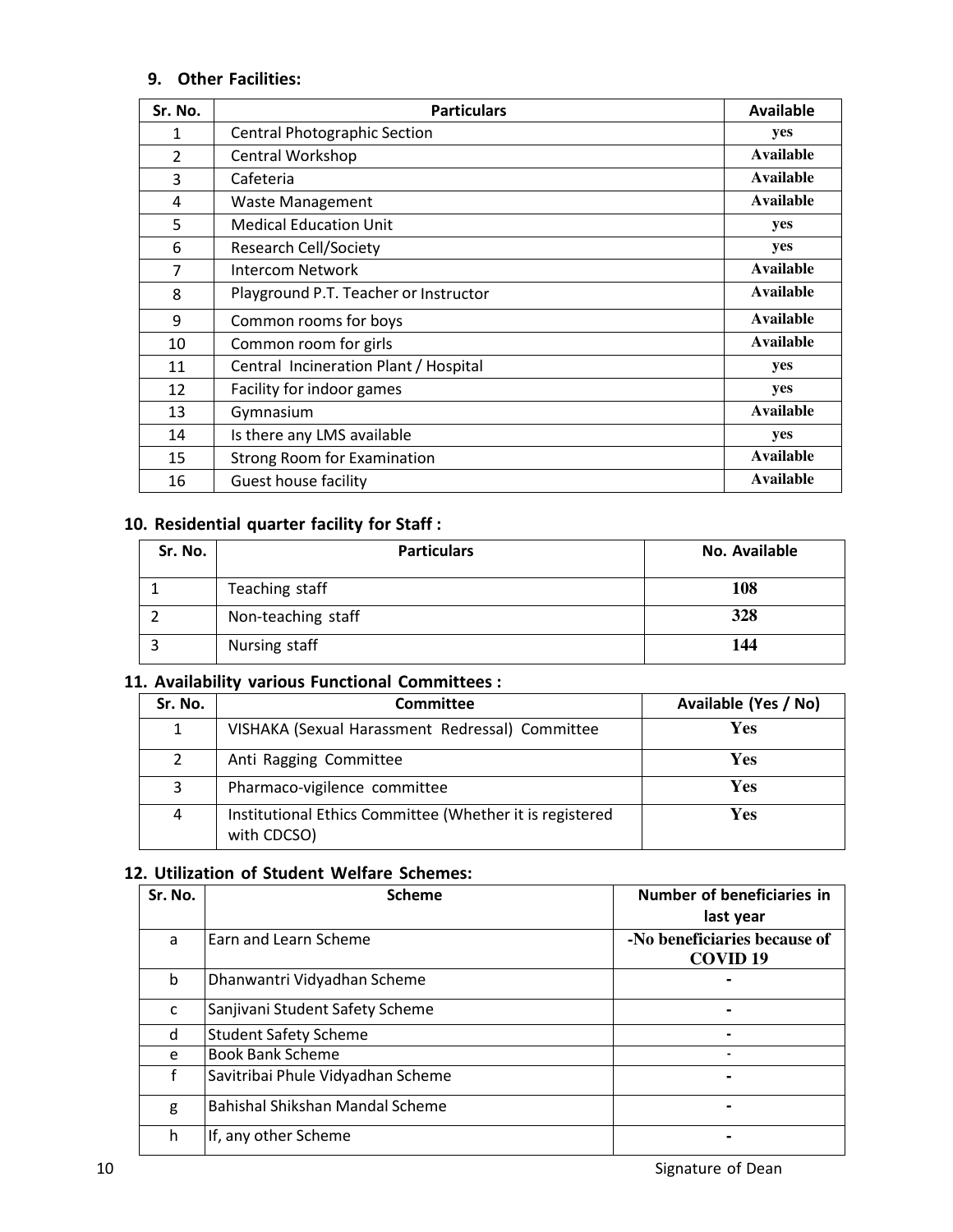#### **13. Participation of students in various MUHS State level Sports, Cultural and Research Activities:**

| Sr.<br>No. | Name of the student | Event | Award, if any |
|------------|---------------------|-------|---------------|
| а          | NШ                  |       |               |
|            |                     |       |               |

#### **14. Academic Online Teacher Database:**

| $\mathbf{1}$ | Name of Co-ordinator       | Dr. Satish Porwal  |
|--------------|----------------------------|--------------------|
|              | <b>Teaching</b>            | <b>TEACHING</b>    |
|              | Mobile No:-                | 9028940811         |
|              | Email id:-                 | ssporwal@gmail.com |
| 2)           | OTD last updated on (date) | 21/06/2022         |

**15. Publications in Index Journals in last year**: (Attach separate list in following format) (Please do not repeat publication details for same publication with multiple authors from same institute)

| Sr.<br>No. | <b>Title</b>         | <b>Authors from</b><br>the institute | Departments of<br>authors | Journal details | Journal<br>indexed<br>with which<br>indexing<br>agency |
|------------|----------------------|--------------------------------------|---------------------------|-----------------|--------------------------------------------------------|
|            | <b>LIST ATTACHED</b> |                                      |                           |                 |                                                        |
| 2          |                      |                                      |                           |                 |                                                        |
| 3          |                      |                                      |                           |                 |                                                        |

### **16. Attendance of teachers is monitored by Biometrics**: Yes

#### **17. Teaching Staff:**

#### **Name of the Department:**

| Sr.<br>No.     | Name of the Teacher         | <b>Designation</b>    | <b>MUHS Approved</b><br><b>Designation</b> |  |  |
|----------------|-----------------------------|-----------------------|--------------------------------------------|--|--|
|                | <b>PAEDIATRICS</b>          |                       |                                            |  |  |
| 1              | Dr.Sambhaji Chate           | Professor             | <b>YES</b>                                 |  |  |
| 2              | Dr. Sunil Holikar           | Asso Professor        | <b>YES</b>                                 |  |  |
| 3              | Dr.Ramchandra Nagargoje     | <b>Asst Professor</b> | <b>YES</b>                                 |  |  |
| $\overline{4}$ | Dr. Someshwar Chate         | <b>Asst Professor</b> | <b>YES</b>                                 |  |  |
| 5              | Dr.Amol Chavan              | Asst Professor        | Apply                                      |  |  |
|                | <b>GENERAL SURGERY</b>      |                       |                                            |  |  |
| 6              | Dr. Niteen Narayanrao Chate | HoD & Asso Prof       | Approved                                   |  |  |
|                | Dr. Satish G. Gireboinwad   | Asso Prof             | Approved                                   |  |  |
| 8              | Dr. Balaji L. Salunke       | Asso Prof             |                                            |  |  |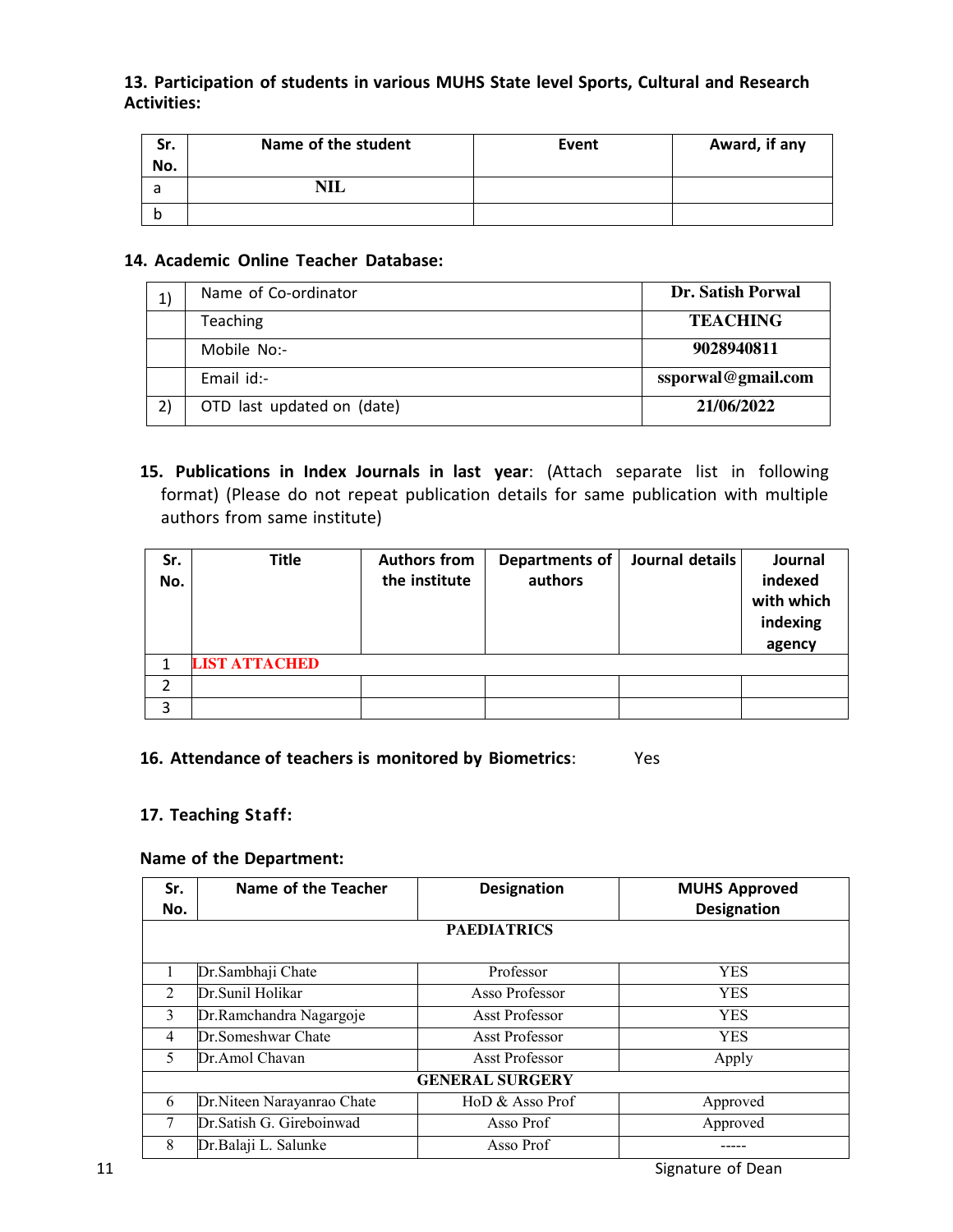| 9                        | Dr.Pravinkumar C. Govande           | Asst Prof                         |            |  |  |  |  |
|--------------------------|-------------------------------------|-----------------------------------|------------|--|--|--|--|
| 10                       | Dr.Ravikumar N. Phad                | <b>Asst Prof</b>                  |            |  |  |  |  |
| 11                       | Dr.Shukladhan S Rode                | Asst Prof                         |            |  |  |  |  |
| 12                       | Dr.Shrikrishna M Nagargoje          | Asst Prof                         | -----      |  |  |  |  |
|                          |                                     | <b>ANAESTHESIOLOGY</b>            |            |  |  |  |  |
| 13                       | Dr. Abhimanyu S. Tarkase            | HOD & Asso Prof                   | Approved   |  |  |  |  |
| 14                       | Dr. Aparna G Kulkarni               | Asso Prof                         | Approved   |  |  |  |  |
| 15                       | Dr. Devanand B Pawar                | Asst Prof                         | Approved   |  |  |  |  |
| 16                       | Dr.Prasad M Sule                    | Asst Prof                         | Approved   |  |  |  |  |
| 17                       | Dr.Rajeshri Dhawale                 | Asst Prof                         | Approved   |  |  |  |  |
| 18                       | Dr. Vrushali Rajgire                | <b>Asst Prof</b>                  | Approved   |  |  |  |  |
| 19                       | Dr.Ganesh L Khandarkar              | Asst Prof                         | -----      |  |  |  |  |
|                          |                                     | E.N.T                             |            |  |  |  |  |
| 20                       | Dr.Prashant M Hippargekar           | HOD & Prof                        | Asso Prof  |  |  |  |  |
| 21                       | Dr.Sudhir V Bhise                   | Asso Prof                         | Asso Prof  |  |  |  |  |
| 22                       | Dr.Shankar Kothule                  | Asst Prof                         | Asst Prof  |  |  |  |  |
|                          |                                     | <b>MICROBIOLOGY</b>               |            |  |  |  |  |
| 23                       | Dr.Sandeep Nilekar                  | Prof & HoD                        | Professor  |  |  |  |  |
| 24                       | Dr. Deepali Kulkarni                | Asso Prof                         | Asso Prof  |  |  |  |  |
| 25                       | Dr. Rajesh Ovhal                    | Asso Prof                         | Asso Prof  |  |  |  |  |
| 26                       | Dr. Charushila Halgarkar            | Asst Prof                         | Asst Prof  |  |  |  |  |
| 27                       | Dr. Nagesh Abdagire                 | Asst Prof                         | Asst Prof  |  |  |  |  |
| 28                       | Dr.Amit Lomte                       | Asst Prof                         | Asst Prof  |  |  |  |  |
| 29                       | Dr.Arjun Jadhav                     | Asst Prof                         |            |  |  |  |  |
|                          |                                     | <b>PHYSIOLOGY</b>                 |            |  |  |  |  |
| 30                       | Dr.Sunita M Handergulle             | Prof & HoD                        | <b>YES</b> |  |  |  |  |
| 31                       | Dr.Satish B Mane                    | Asso Prof                         | <b>YES</b> |  |  |  |  |
| 32                       | Dr.Sunita S. Dhule                  | Asso Prof                         | <b>YES</b> |  |  |  |  |
| 33                       | Dr.Savita S Somani                  | Asst Prof                         | <b>YES</b> |  |  |  |  |
| 34                       | Dr. Vijayalaxmi Gaware              | <b>Asst Prof</b>                  | <b>YES</b> |  |  |  |  |
| 35                       | Dr.Karuna B Gaisamudre<br>Asst Prof |                                   | <b>YES</b> |  |  |  |  |
|                          | <b>ORTHOPEDICS</b>                  |                                   |            |  |  |  |  |
| 36                       | Dr.Deepak R Lamture                 | Asso Prof                         | Asso Prof  |  |  |  |  |
| 37                       | Dr.Namdev P June                    | Asso Prof                         | Asso Prof  |  |  |  |  |
| 38                       | Dr.Rohit R Kakani                   | <b>Asst Prof</b>                  |            |  |  |  |  |
| 39                       | Dr.Ganesh Surwase                   | Asst Prof                         |            |  |  |  |  |
| 40                       | Dr.Kuldeep Jain                     | Asst Prof                         |            |  |  |  |  |
|                          |                                     | <b>RESPIRATORY MEDICINE</b>       |            |  |  |  |  |
| 41                       | Dr. Vivekanand Waghmare             | Prof                              | Approved   |  |  |  |  |
| 42                       | Dr.Anil Maske                       | Asso Prof                         | Approved   |  |  |  |  |
| <b>FORENSIC MEDICINE</b> |                                     |                                   |            |  |  |  |  |
| 43                       | Dr.Rajesh V Kachare                 | Prof                              | Approved   |  |  |  |  |
| 44                       | Dr. Vishwajeet G Pawar              | Asso Prof                         | Approved   |  |  |  |  |
| 45                       | Dr.Pramod S Dode                    | Asst Prof                         | Approved   |  |  |  |  |
| 46                       | Dr.Ravikumar M Kamble               | Asst Prof                         | Approved   |  |  |  |  |
| 47                       | Dr.Sudhir L Padwal                  | <b>PHARMACOLOGY</b><br>Asso.Prof. | Yes        |  |  |  |  |
| 48                       | Dr.Rakesh R. Jadhav                 |                                   | Yes        |  |  |  |  |
|                          |                                     | Asso.Prof                         |            |  |  |  |  |
| 49                       | Dr.Santosh B. Godbharle             | Asst.Prof                         | Yes        |  |  |  |  |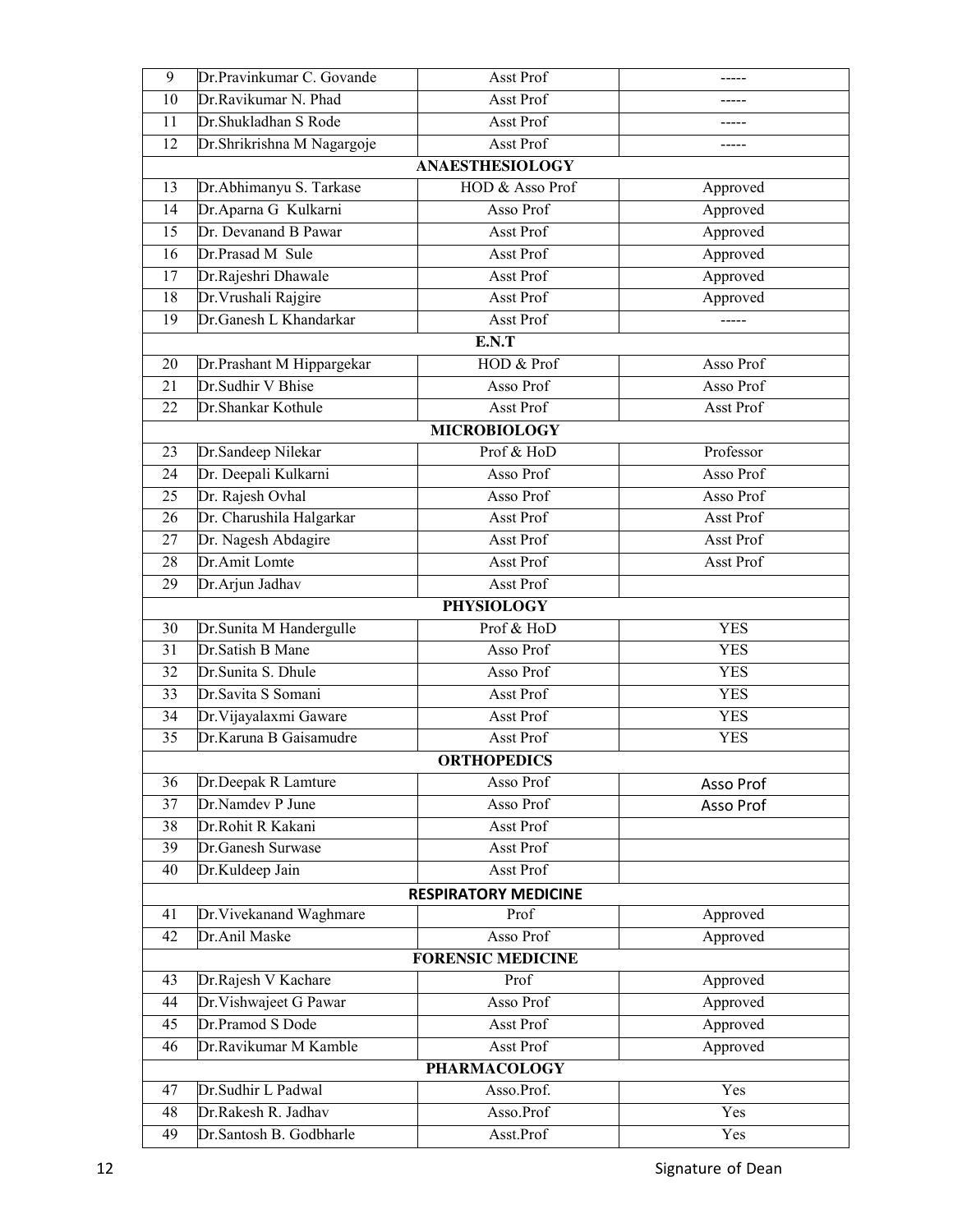| 50                                                       | Dr.Mangal K. Choure                            | Asst.Prof               |                        |  |  |  |  |
|----------------------------------------------------------|------------------------------------------------|-------------------------|------------------------|--|--|--|--|
| 51                                                       | Dr.Mahadev P. Sawant                           | Asst.Prof.              |                        |  |  |  |  |
| 52                                                       | Dr.Asha D. Jadhav                              | Asst.Prof               |                        |  |  |  |  |
| <b>ANATOMY</b>                                           |                                                |                         |                        |  |  |  |  |
| 53                                                       | Dr.Shankar S Dhapate                           | Prof                    | Yes                    |  |  |  |  |
| 54                                                       | Dr. Varsha Dahiphale                           | Asso.Prof.              | Yes                    |  |  |  |  |
| 55                                                       | Dr.Nilima Patil                                | Asso.Prof.              | Yes                    |  |  |  |  |
| 56                                                       | Dr.Satishkumar Porwal                          | Asst.Prof               | Yes                    |  |  |  |  |
| 57                                                       | Dr. Vrushali Maindarkar                        | Asst.Prof               | Yes                    |  |  |  |  |
| 58                                                       | Dr.Yogesh Galphade                             | Asst.Prof               | Yes                    |  |  |  |  |
| $\overline{59}$                                          | Dr.Deepak Kawle                                | Asst.Prof               | Yes                    |  |  |  |  |
|                                                          |                                                | <b>PATHOLOGY</b>        |                        |  |  |  |  |
| 60                                                       | Dr.Shivaji D Birare                            | Prof.                   | Yes                    |  |  |  |  |
| 60                                                       | Dr.Gaikwad Sheela L                            | Asso.Prof               | Yes                    |  |  |  |  |
| 61                                                       | Dr.Bagate Arvind N                             | Asso.Prof.              | Yes                    |  |  |  |  |
| 62                                                       | Dr.Jadhav Dnyneshwar S                         | Asso.Prof.              | Yes                    |  |  |  |  |
| 63                                                       | Dr.Kadam Panjabrao N                           | Asso.Prof.              | Yes                    |  |  |  |  |
| 64                                                       | Dr.Swami Sunil Y.                              | Asso.Prof               | Yes                    |  |  |  |  |
| 65                                                       | Dr.Dalvi Kacharu T.                            | Asst.Prof.              | Yes                    |  |  |  |  |
| 66                                                       | Dr.Nalpe Vinay C.                              | Asst.Prof               | Yes                    |  |  |  |  |
| 67                                                       | Dr.Swami Dinesh V                              | Asst.Prof.              | Yes                    |  |  |  |  |
| 68                                                       | Dr.Narwade Sandhya B.                          | Asst.Prof.              | Yes                    |  |  |  |  |
|                                                          |                                                | <b>GENERAL MEDICINE</b> |                        |  |  |  |  |
| 69                                                       | Dr.S.V Birajdar                                | Professor               | Yes                    |  |  |  |  |
| 70                                                       | Dr.S.S Chavan                                  | Asso Prof               | Yes                    |  |  |  |  |
| 71                                                       | Dr.S.A Chaudhari                               | Asso Prof               | Yes                    |  |  |  |  |
|                                                          | <b>OBGY</b>                                    |                         |                        |  |  |  |  |
| Dr.Ganesh R Tondge<br>Asso Prof & HoD<br>Asso Prof<br>72 |                                                |                         |                        |  |  |  |  |
| 73                                                       | Dr.Preshit Chate                               | Prof                    | Prof                   |  |  |  |  |
| 74                                                       | Dr. N.V More                                   | Asst Prof               | Asst Prof              |  |  |  |  |
| 75                                                       | Dr. Swati Kagne                                | Asst Prof               | Asst Prof              |  |  |  |  |
| 76                                                       | Dr.Jyoti Dawle                                 | Asst Prof               | Asst Prof              |  |  |  |  |
| 77                                                       | Dr.Shivkanta Munde                             | Asst Prof               | Asst Prof              |  |  |  |  |
| 78                                                       | Dr.Swapnil Shelke                              | Asst Prof               | <b>Asst Prof</b>       |  |  |  |  |
| 79                                                       | Dr.Prakash Patil                               | Asst Prof               | Asst Prof              |  |  |  |  |
| 80                                                       | Dr. Poonam Desai                               | Asst Prof               | Asst Prof              |  |  |  |  |
| 81                                                       | Dr.Priyank Sing                                | Asst Prof               | Asst Prof              |  |  |  |  |
| <b>OPHTHALMOLOGY</b>                                     |                                                |                         |                        |  |  |  |  |
| 82                                                       | Dr.Bhaskar S Khaire                            | Professor               | Professor              |  |  |  |  |
| 83                                                       | Dr.Eknath B Shelke                             | Asso Prof               | Asso Prof              |  |  |  |  |
| 84                                                       | Dr.Sanket U Nisale                             | Asst Prof               | Asst Prof              |  |  |  |  |
| <b>BIOCHEMISTRY</b>                                      |                                                |                         |                        |  |  |  |  |
| 85                                                       | Dr.M.R Mogrekar                                | Professor               | Professor              |  |  |  |  |
| 86                                                       | Dr.M G Dhabe                                   | Asso Prof               | Asso Prof              |  |  |  |  |
| 87                                                       | Dr.R M Zine                                    | Asso Prof               | Asso Prof              |  |  |  |  |
| 88<br>89                                                 | Dr.Pushpa Sherichand Rajan<br>Dr.Amol R Shinde | Asst Prof<br>Asst Prof  | Asst Prof<br>Asst Prof |  |  |  |  |
| 90                                                       | Dr.Swati Choudhary                             | Asst Prof               | Asst Prof              |  |  |  |  |
|                                                          |                                                |                         |                        |  |  |  |  |
|                                                          |                                                |                         |                        |  |  |  |  |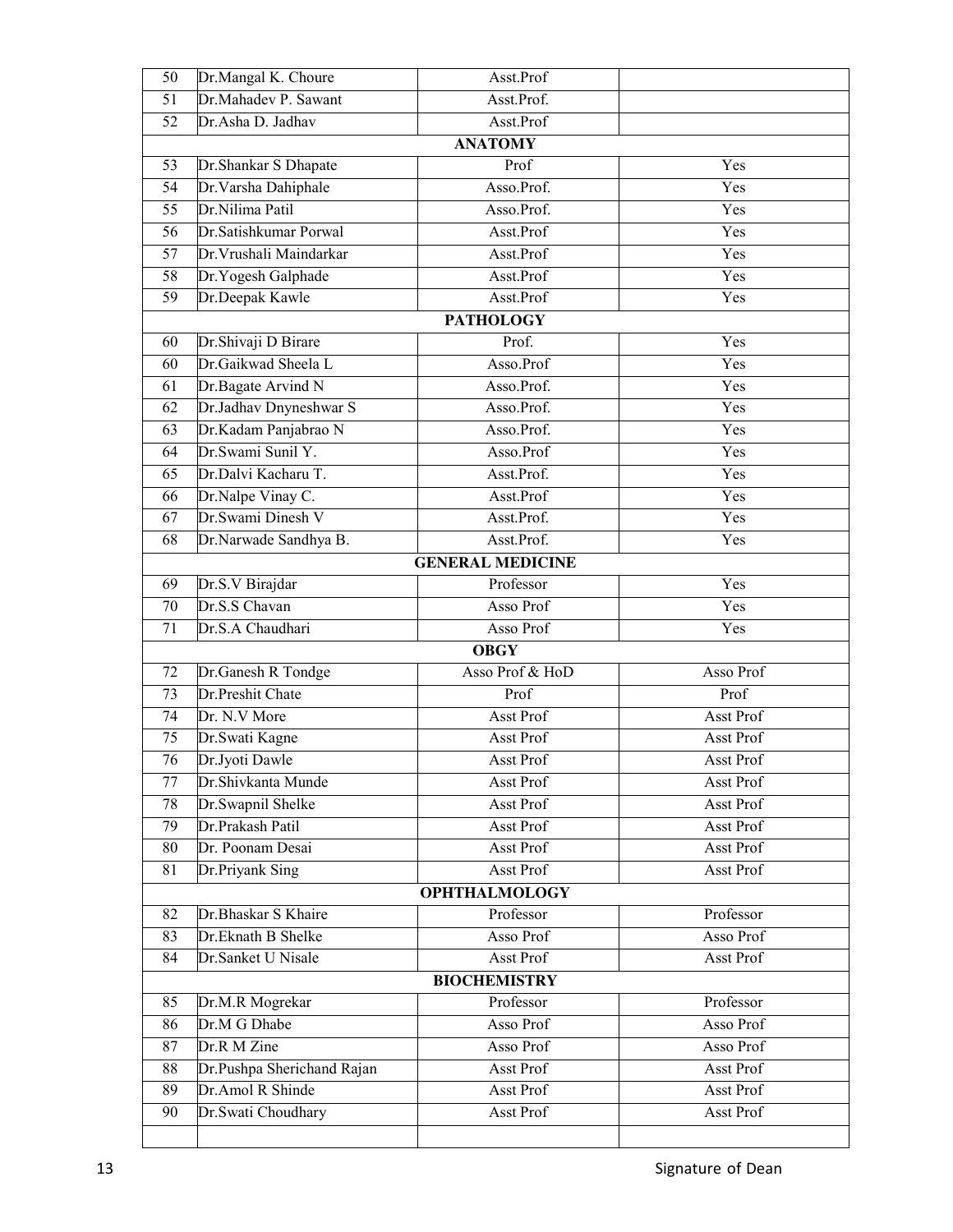| <b>COMMUNITY MEDICINE</b> |                     |                        |           |  |  |
|---------------------------|---------------------|------------------------|-----------|--|--|
| 91                        | Dr. R T Ankushe     | Professor<br>Professor |           |  |  |
| 92                        | Dr.Dipali Deo       | Asso Prof<br>Asso Prof |           |  |  |
| 93                        | Dr. V L Vedpathak   | Asso Prof<br>Asso Prof |           |  |  |
| 94                        | Dr. Prashant Dahire | Asst Prof              | Asst Prof |  |  |
| 95<br>Dr. M S Jogdand     |                     | Asst Prof              | Asst Prof |  |  |
|                           |                     | <b>PSYCHIATRY</b>      |           |  |  |
| 96                        | Dr.Rahul Hake Patil | Asso Prof              | Asso Prof |  |  |
| <b>SKIN &amp; VD</b>      |                     |                        |           |  |  |
| 97                        | Dr.Priyanka Kanoje  | Asst Prof              | Asst Prof |  |  |
| <b>RADIODIAGNOSIS</b>     |                     |                        |           |  |  |
| 98                        | Dr.Shriniwas Bade   | Asst Prof              | Asst Prof |  |  |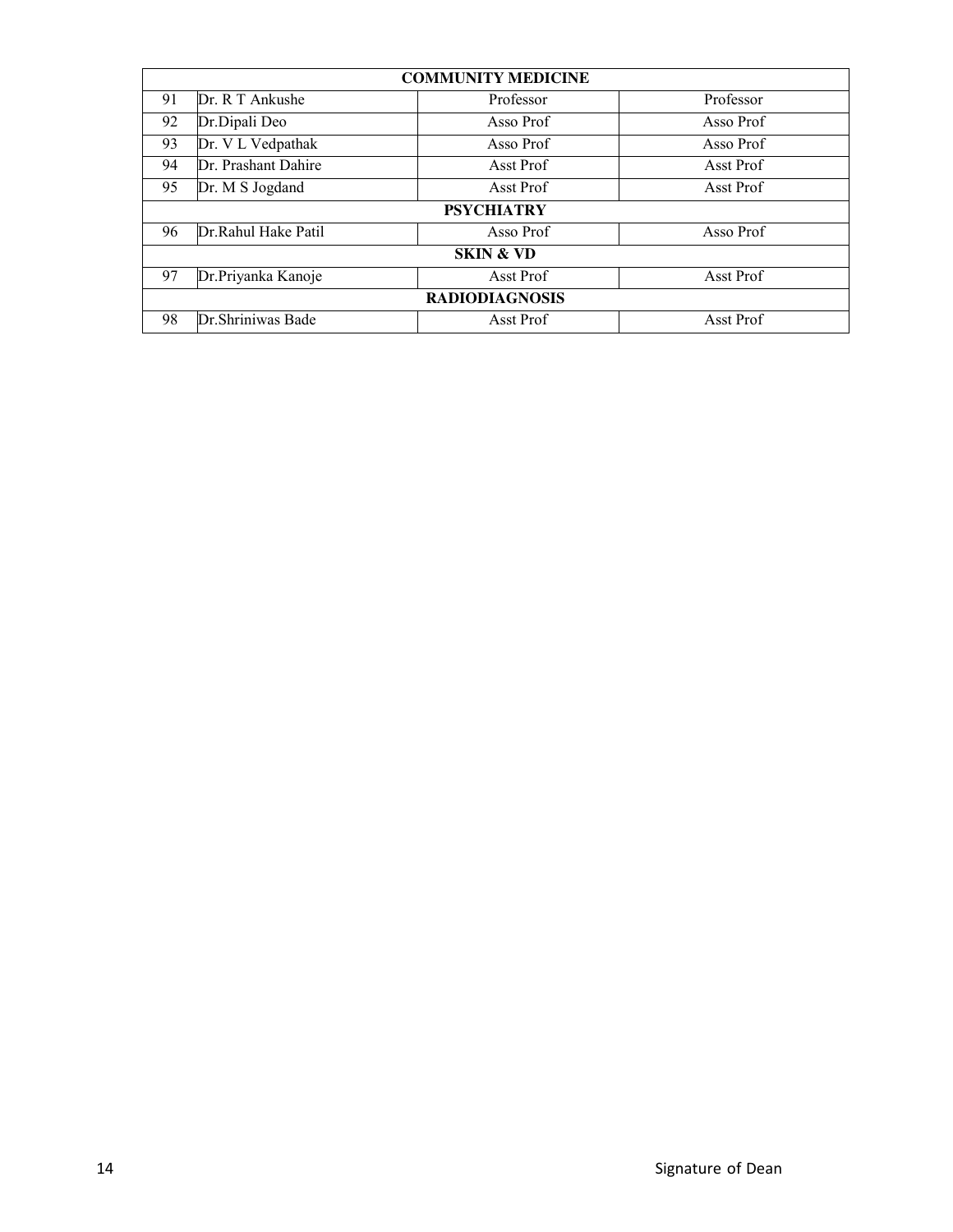|  |  |  |  |  |  | 18. Conference / Workshop/ CME Activities organized in last year: |
|--|--|--|--|--|--|-------------------------------------------------------------------|
|--|--|--|--|--|--|-------------------------------------------------------------------|

| Sr.<br>No.   | Conference /<br><b>Workshop/CME</b><br><b>Activities</b>     | <b>Dates</b>              | <b>MMC Credit</b><br>points | Local / State /<br>National /<br><b>International</b><br>level? | Organizing<br>department                       |
|--------------|--------------------------------------------------------------|---------------------------|-----------------------------|-----------------------------------------------------------------|------------------------------------------------|
| 1            | Revised Basic Workshop                                       | $4-6$<br>Oct.2021         |                             | National                                                        | <b>MET CELL</b><br><b>SRTRGMC</b><br>Ambajogai |
| 2            | <b>CPR</b> (Power Grid Station)For<br><b>Nursing Student</b> | Dec 2021                  |                             | <b>LOCAL</b>                                                    | Anesthesia Dept                                |
| $\mathbf{3}$ | CPR for MBBS & BPMT<br>Student                               |                           |                             | <b>LOCAL</b>                                                    | Anesthesia Dept                                |
| 4            | Basic Life support<br>programme for MBBS<br>student          | 09-04-22 to<br>12-04-2022 |                             | <b>LOCAL</b>                                                    | Anesthesia Dept                                |
| 5            | Handling of Medico legal<br>Cases in Daily Practice          | 21/04/2022                | 02                          | <b>State</b>                                                    | Forensic Medicine                              |
| 6            | E workshop &GCP and<br>Ethics in Biomedical<br>Research      | 15&16-03-<br>2021         | 02                          | National                                                        | Pharmacology                                   |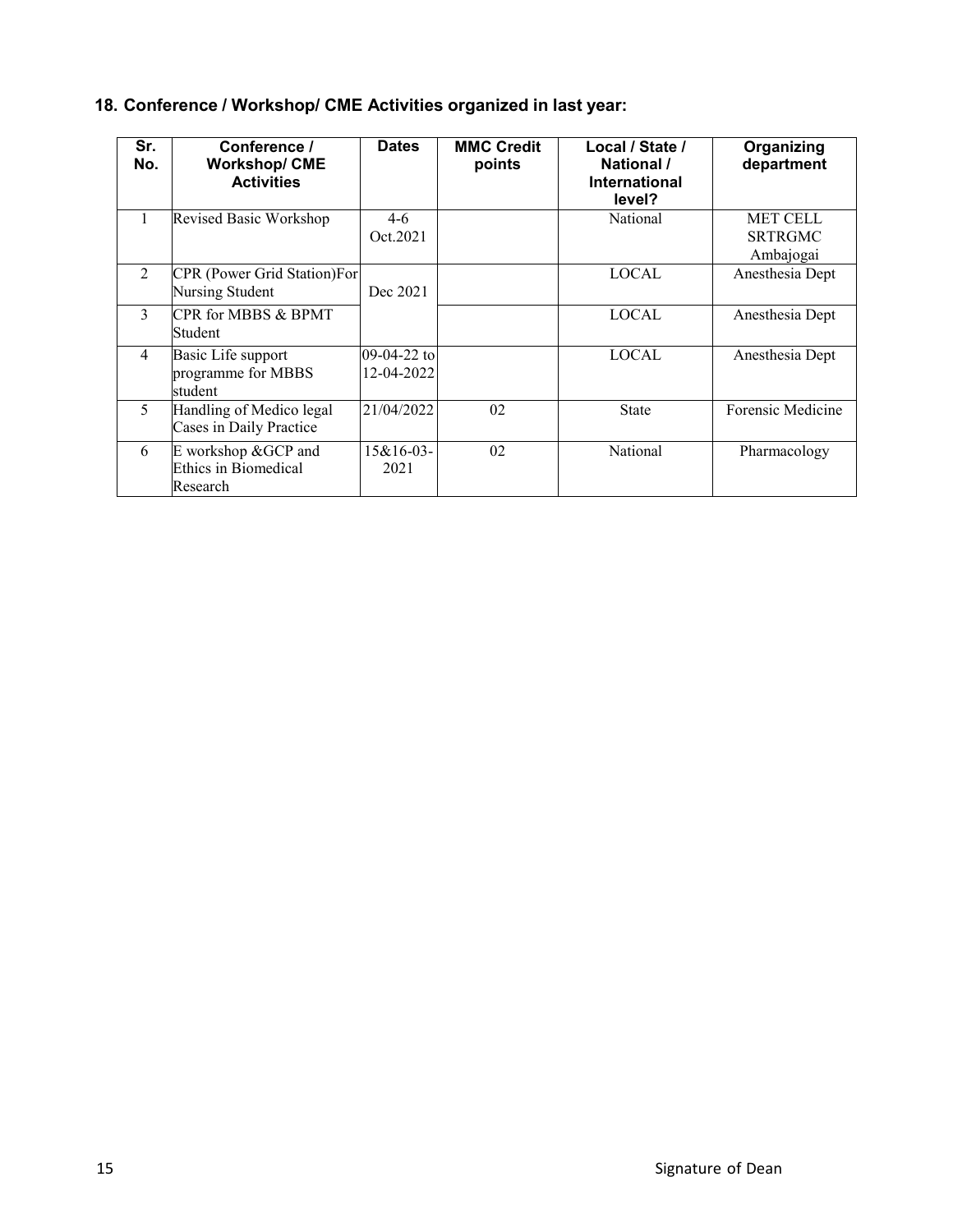

# Maharashtra,

# FORM 26 - <sup>G</sup>

(See Rule 122-F)

Certificate of **renewal** of license to operate a blood bank for processing of Whole Human Blood and for preparation for sale or distribution of its components,

1. Certified that license number AD/BB/33 granted on 07/11/2013 to

M/s Swami Ramanand Teerth Rural Government Medical college Blood Bank for the Operation of a Biood Bank for processing of Whole Human Blood /or for Preparatton of its components at the premises situated at New Blood Bank building, Swami Ramanand Teerth Rural Government Medical college, Ambajogai is hereby renewed with effect from 07/11/2018 to 06/11/2023.

2. Name(s) of Items:

1) Whole Human Blood I.P. 2) Packed Red Blood Cells I.P.

3) Fresh Frozen Plasma B.P 4) Platelet Concentrate I.P.

r 5) Platelet Rich Plasma I.P.

3. Names(s) of Competent Technical Staff

1) Dr. Vaibhav Vilas Deshmukh, M.B.B.S M.D. (Path) - Medical Officer

2) Dr. Vinay Changdeorao Nalpe, M.E.B.S M.D. (Path)- Medical Officer

3) Dr. Preeti Subramaniam Sharma, M.B.B.S. DCP - Medical Officer

4) Dr. Amit Agatrao Lomte, M.B.B.S M.D. - Medical Officer

## 4. Name (s) of Technical Supervisor

1) Mrs. Sojar Deelip Galphade, Bsc. DMLT, - Tech. Supervisor 5 Name (s) of Blood Bank Technicians

1) Mr. Jagdish Narharirao Ramdasi, B.sc DMLT, - Technician

2) Mr. Ramesh Nagorao Togre, B.sc DMLT, - Technician

3) Mr. Inamdar Abdul Bari Abdul Rashid, B.sc DMLT, - Technician

#### 6. Name of Registered Nurse :

1) Mrs. Mahananda Shrinivas Sarwade, GNM

Dated: 18/10/2019

Slgnature

rl.ur **B**SOMANI Authority Liberal Street, Street, EDA Bhawan, Kotla Road, I T.O. New Delhi-110002



Signature

Licensing Authority. Joint Commissioner (Aurangabad Division) Food and Drugs Administration, Aurangabad ( Suhas S. Mohite )